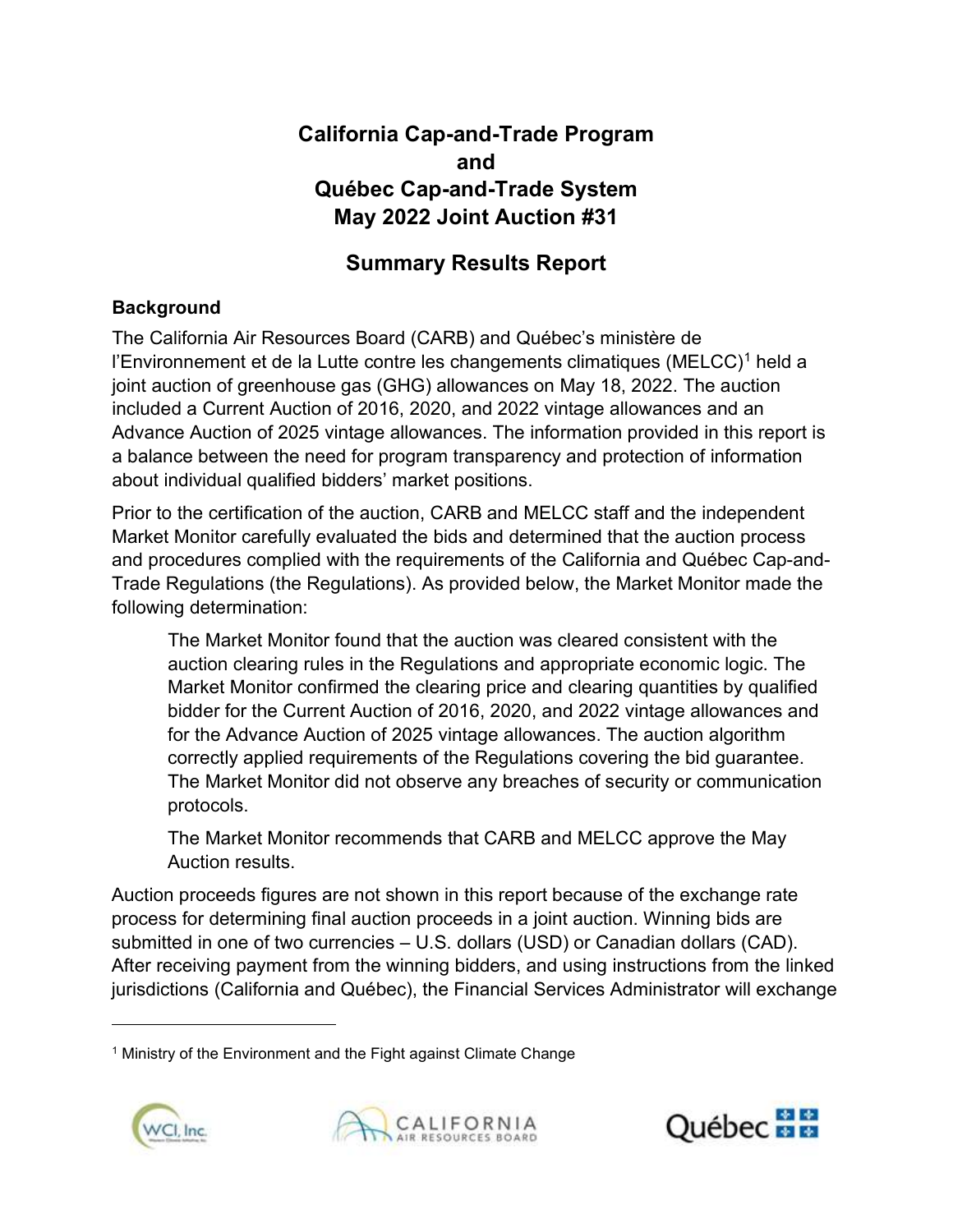some amount of currency at then-prevailing market rates prior to transferring the auction proceeds to the jurisdictions.

 The Financial Services Administrator will distribute auction proceeds to the jurisdictions after all qualified bidder payments are received. The jurisdictions will receive auction proceeds by June 16, 2022. As provided in the California Cap-and-Trade Regulation, sellers who consigned allowances in this auction will be paid the auction settlement price in USD for every consigned allowance sold. Information regarding jurisdiction-specific auction proceeds will be published after the auction is final.

 California must receive auction proceeds only in USD. Québec must receive auction proceeds only in CAD. Thus, the total amount of auction proceeds received by the jurisdictions from the sale of allowances may be higher or lower than the auction settlement price multiplied by allowances sold depending on the prevailing exchange rates in effect at the time of currency exchange prior to the distribution of auction proceeds. Each jurisdiction will separately post information on June 16, 2022, providing the final amount of proceeds transferred.

## Auction Results

 The first three tables below provide key data and information on the results of the auction. The fourth table provides qualified bid summary statistics from the auction. Please see Explanatory Notes after the list of qualified bidders for descriptions of all summary information.

| <b>Description</b><br>οf<br><b>Allowances</b>      | <b>Current</b><br><b>Auction</b><br><b>Vintage</b><br>2016 | <b>Current</b><br><b>Auction</b><br><b>Vintage</b><br>2020 | <b>Current</b><br><b>Auction</b><br><b>Vintage</b><br>2022 | <b>Current</b><br><b>Auction</b><br><b>Vintage</b><br><b>Total</b> | <b>Advance</b><br><b>Auction</b><br><b>Vintage</b><br>2025 |
|----------------------------------------------------|------------------------------------------------------------|------------------------------------------------------------|------------------------------------------------------------|--------------------------------------------------------------------|------------------------------------------------------------|
| Allowances offered<br>by CA Entity<br>Consignment  |                                                            | $\blacksquare$                                             | 20,508,139                                                 | 20,508,139                                                         |                                                            |
| Allowances<br>offered<br>by CARB                   |                                                            | $\blacksquare$                                             | 29,417,528                                                 | 29,417,528                                                         | 6,685,000                                                  |
| Allowances<br>offered<br>by MELCC                  | 71                                                         | 1,278,608                                                  | 7,126,954                                                  | 8,405,633                                                          | 1,257,750                                                  |
| <b>Total Allowances</b><br><b>Offered for Sale</b> | 71                                                         | 1,278,608                                                  | 57,052,621                                                 | 58,331,300                                                         | 7,942,750                                                  |

### Table 1: Allowances Offered for Sale in the May 2022 Joint Auction #31





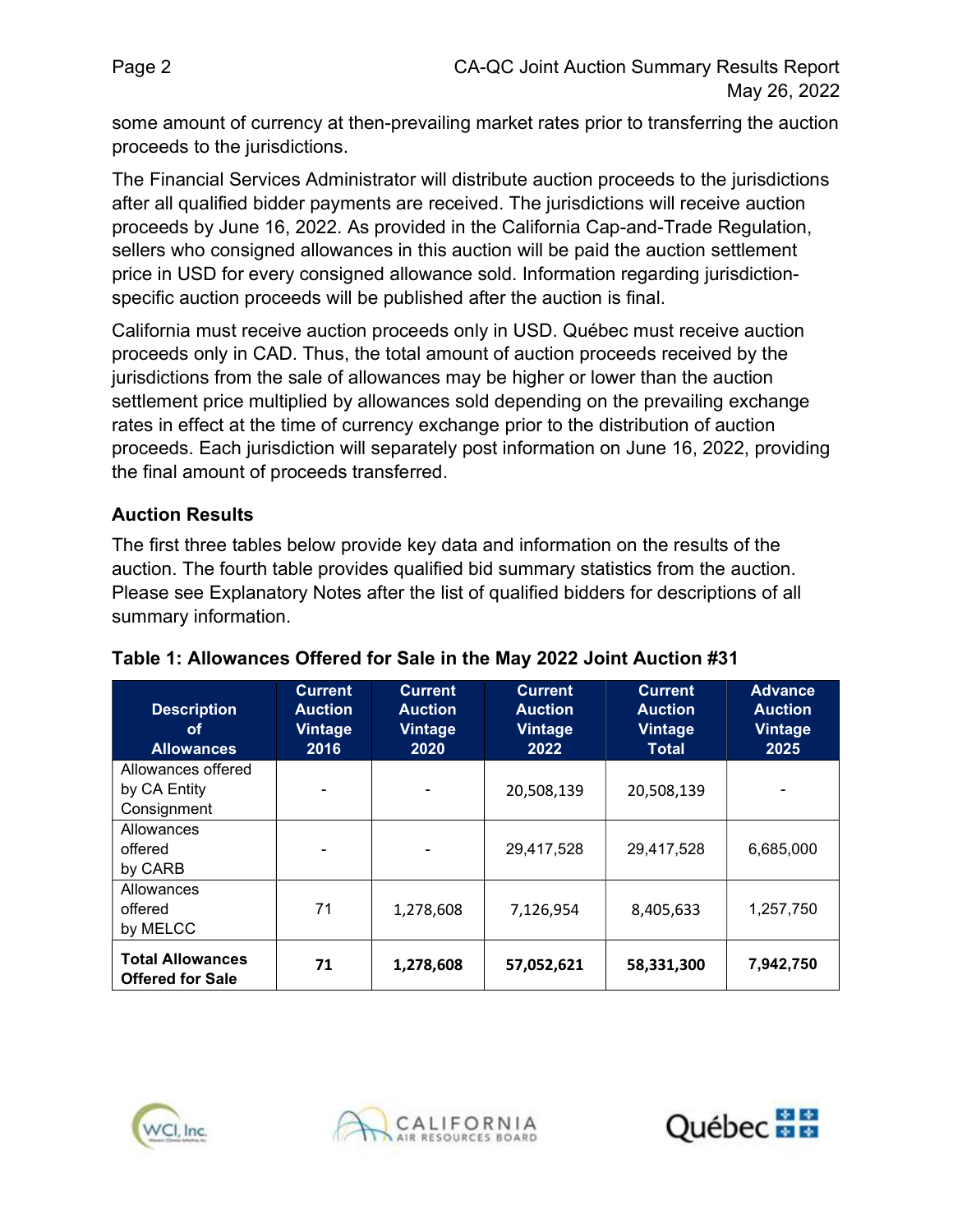| <b>Description</b><br>οf<br><b>Allowances</b>          | <b>Current</b><br><b>Auction</b><br><b>Vintage</b><br>2016 | <b>Current</b><br><b>Auction</b><br>Vintage<br>2020 | <b>Current</b><br><b>Auction</b><br>Vintage<br>2022 | <b>Current</b><br><b>Auction</b><br><b>Vintage</b><br><b>Total</b> | <b>Advance</b><br><b>Auction</b><br><b>Vintage</b><br>2025 |
|--------------------------------------------------------|------------------------------------------------------------|-----------------------------------------------------|-----------------------------------------------------|--------------------------------------------------------------------|------------------------------------------------------------|
| Allowances sold for<br><b>CA Entity</b><br>Consignment |                                                            | ۰                                                   | 20,508,139                                          | 20,508,139                                                         |                                                            |
| Allowances sold for<br>CARB                            |                                                            | ۰                                                   | 29,417,528                                          | 29,417,528                                                         | 6,685,000                                                  |
| Allowances sold for<br><b>MELCC</b>                    | 71                                                         | 1,278,608                                           | 7,126,954                                           | 8,405,633                                                          | 1,257,750                                                  |
| <b>Total Allowances</b><br><b>Sold at Auction</b>      | 71                                                         | 1,278,608                                           | 57,052,621                                          | 58,331,300                                                         | 7,942,750                                                  |

Table 2: Allowances Sold in the May 2022 Joint Auction #31

### Table 3: Auction Data for May 2022 Joint Auction #31

|                                                         | <b>Current</b> | <b>Advance</b> |
|---------------------------------------------------------|----------------|----------------|
| <b>Auction Data</b>                                     | <b>Auction</b> | <b>Auction</b> |
| <b>Total Qualified Bids Divided by Total Allowances</b> | 1.62           | 2.40           |
| <b>Available for Sale</b>                               |                |                |
| Proportion of Allowances Purchased by Compliance        | 87.7%          | 85.7           |
| Entities                                                |                |                |
| Herfindahl-Hirschman Index                              | 615            | 1622           |





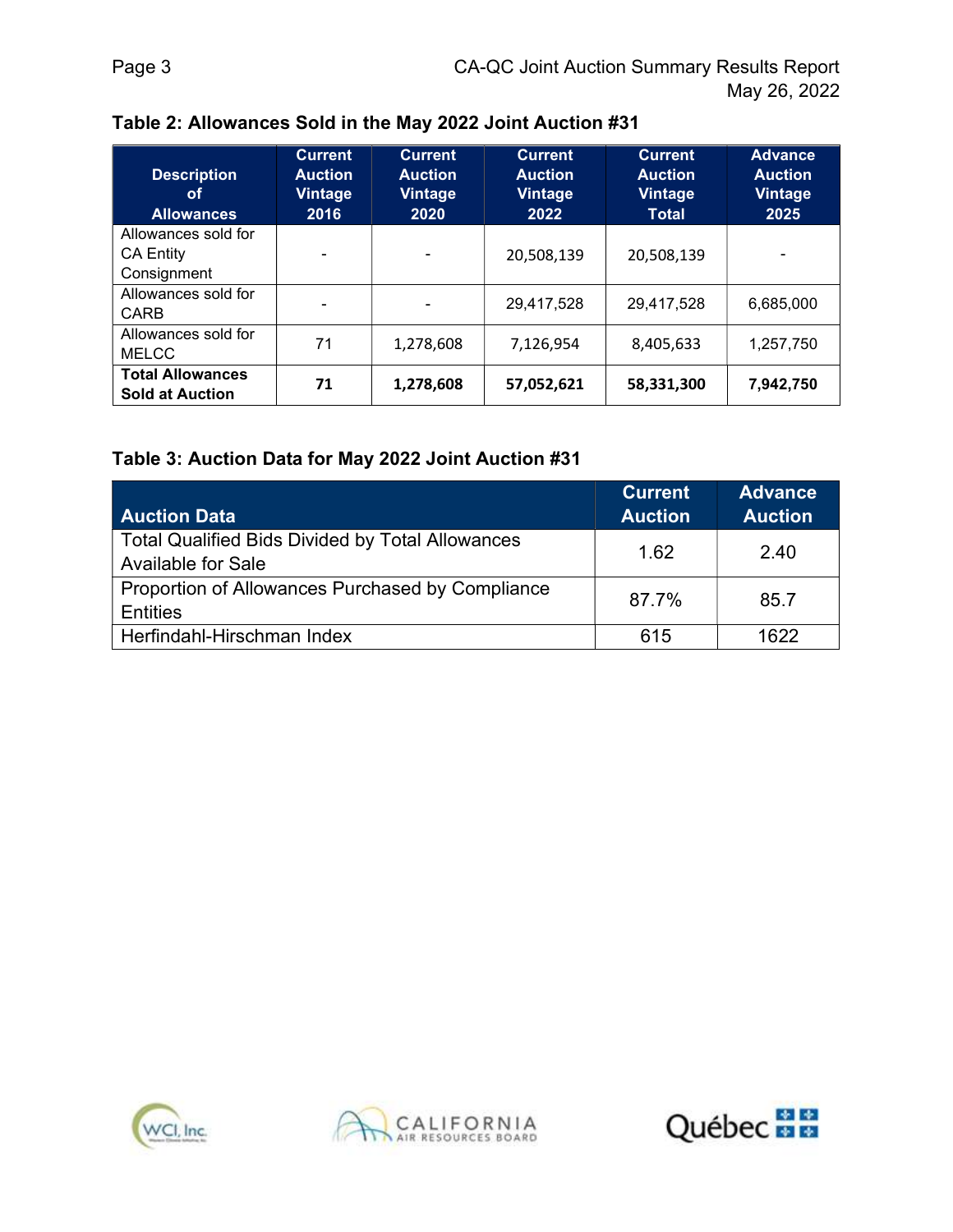## Qualified Bid Summary Statistics

 All Qualified Bid Summary Statistics are determined in USD including all bids submitted in USD and CAD. The CAD equivalent of the USD Qualified Bid Summary Statistics is based on the Auction Exchange Rate. USD statistics are converted into CAD in whole cents to be able to compare statistics on a common basis. The Auction Exchange Rate for this auction was 1.2834 CAD to one USD.

| <b>Auction Statistics</b>     | <b>Current</b><br><b>Auction</b><br><b>USD</b> | <b>Current</b><br><b>Auction</b><br><b>CAD</b> | <b>Advance</b><br><b>Auction</b><br><b>USD</b> | <b>Advance</b><br><b>Auction</b><br><b>CAD</b> |
|-------------------------------|------------------------------------------------|------------------------------------------------|------------------------------------------------|------------------------------------------------|
| <b>Auction Reserve Price</b>  | \$19.70                                        | \$25.28                                        | \$19.70                                        | \$25.28                                        |
| <b>Settlement Price</b>       | \$30.85                                        | \$39.59                                        | \$28.13                                        | \$36.10                                        |
| <b>Maximum Price</b>          | \$60.06                                        | \$77.08                                        | \$40.01                                        | \$51.35                                        |
| <b>Minimum Price</b>          | \$19.70                                        | \$25.28                                        | \$19.70                                        | \$25.28                                        |
| <b>Mean Price</b>             | \$32.96                                        | \$42.30                                        | \$26.58                                        | \$34.11                                        |
| <b>Median Price</b>           | \$29.20                                        | \$37.48                                        | \$23.99                                        | \$30.79                                        |
| <b>Median Allowance Price</b> | \$31.66                                        | \$40.63                                        | \$27.65                                        | \$35.49                                        |

## Table 4: Qualified Bid Summary Statistics for May 2022 Joint Auction #31





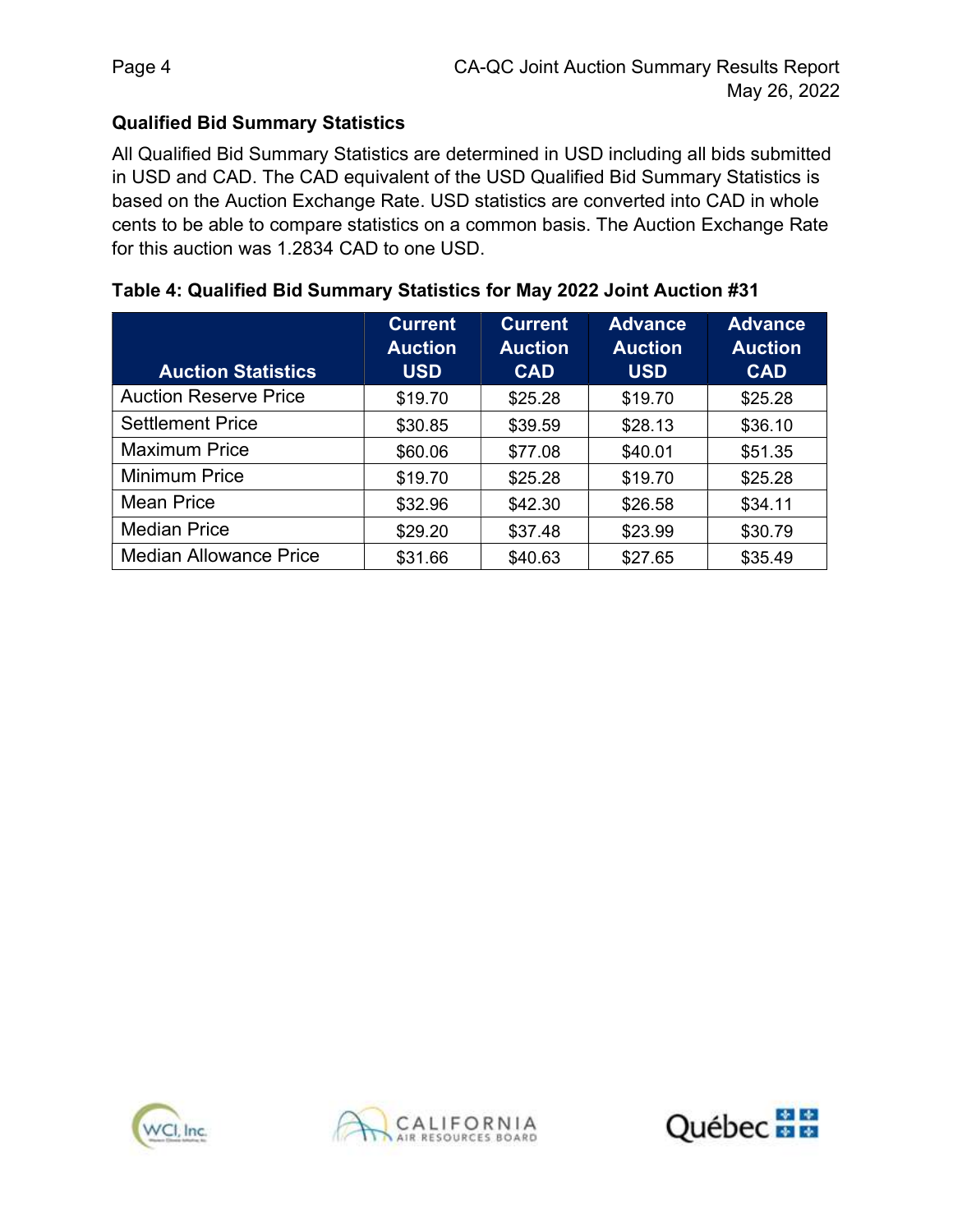### List of qualified bidders for the May 2022 Joint Auction #31

 A qualified bidder is an entity that completed an auction application, submitted a bid guarantee $^2$  that was accepted by the Financial Services Administrator, and was approved by CARB or MELCC to participate in the auction. Qualified bidders may or may not have participated in the auction.

| <b>CITSS Entity ID</b> | <b>Entity Legal Name</b>                               |
|------------------------|--------------------------------------------------------|
| CA3185                 | AC Carbon, LP                                          |
| CA1185                 | Aera Energy, LLC                                       |
| CA1019                 | Air Liquide Large Industries U.S., LP                  |
| CA1561                 | AltaGas Power Holdings (U.S.), Inc.                    |
| CA3249                 | <b>Atreaus Family, LLC</b>                             |
| CA2919                 | <b>BC Carbon Portfolio, LLC</b>                        |
| QC1724                 | <b>Bell-Gaz Itée</b>                                   |
| CA3036                 | Blackstone Alternative Multi-Strategy Sub Fund IV, LLC |
| CA3054                 | <b>BLAM Carbon Fund, LLC</b>                           |
| CA3063                 | <b>BNP Paribas US Wholesale Holdings, Corporation</b>  |
| QC2959                 | Bombardier inc.                                        |
| CA1913                 | BP Products North America, Inc.                        |
| CA3065                 | Braeswood Carbon Partners, LP                          |
| QC2193                 | Bridgestone Canada Inc.                                |
| CA2743                 | <b>California Department of Water Resources</b>        |
| CA1119                 | Calpine Energy Services, LP                            |
| CA1201                 | <b>CalPortland Company</b>                             |
| CA3214                 | Carbon Point Partners, LP                              |
| QC1525                 | CEPSA CHIMIE BÉCANCOUR INC.                            |
| QC1491                 | CGC Inc.                                               |
| CA1075                 | Chevron U.S.A., Inc.                                   |
| CA1112                 | Citigroup Energy, Inc.                                 |
| CA1037                 | City of Anaheim, Public Utilities Department           |
| CA1732                 | City of Long Beach, Gas and Oil Department             |
| CA1038                 | City of Palo Alto                                      |
| CA1016                 | <b>City of Riverside Public Utilities</b>              |
| CA1344                 | City of Shasta Lake                                    |
| CA1166                 | City of Vernon, Vernon Public Utilities                |

 $^{\rm 2}$  The term "bid guarantee" refers to "bid guarantee" as described in the California Regulation and "financial guarantee" as defined in the Québec Regulation.





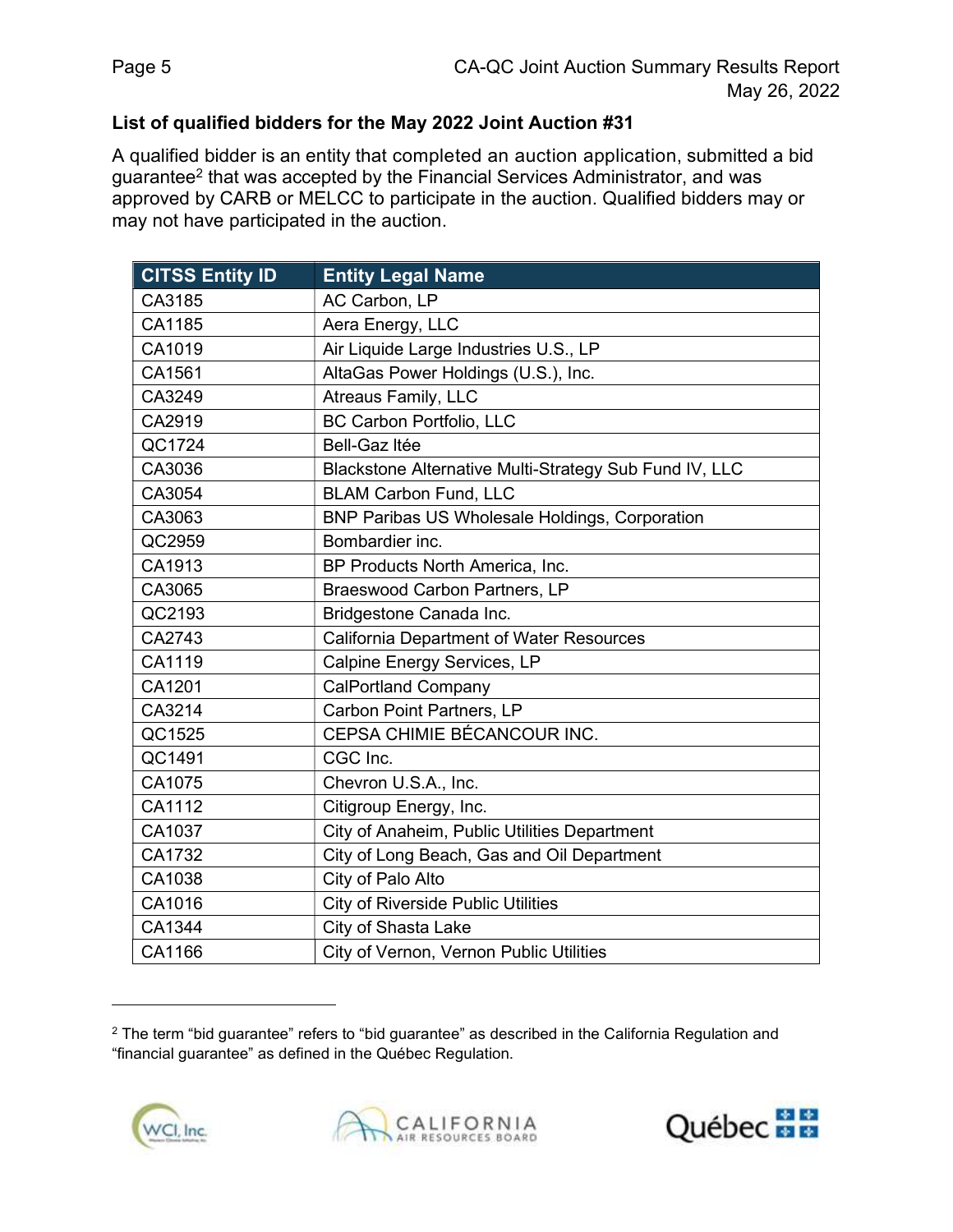| <b>CITSS Entity ID</b> | <b>Entity Legal Name</b>                  |
|------------------------|-------------------------------------------|
| CA3288                 | Clear Power, LLC                          |
| CA1408                 | <b>ClimeCo Corporation</b>                |
| QC1524                 | Compagnie Selenis Canada                  |
| CA2050                 | CP Energy Marketing (US), Inc.            |
| CA3139                 | <b>CRBN California Carbon Fund, LP</b>    |
| CA2063                 | DRW Commodities, LLC                      |
| CA1091                 | DTE Energy Trading, Inc.                  |
| QC2448                 | Elbow River Marketing Ltd.                |
| CA1259                 | <b>Element Markets, LLC</b>               |
| QC1384                 | Énergie Valero Inc.                       |
| QC2586                 | ÉNERGIES SONIC INC.                       |
| QC1502                 | Énergir, s.e.c.                           |
| CA1110                 | <b>Exelon Generation Company, LLC</b>     |
| CA1260                 | Flyers Energy, LLC                        |
| QC2711                 | Formica Canada Inc                        |
| CA1081                 | <b>Foster Poultry Farms</b>               |
| QC1750                 | Gazifère Inc.                             |
| QC1764                 | Gestion Énergie Québec Inc.               |
| CA2916                 | <b>Green Trading Capital, LP</b>          |
| QC2118                 | Hamel Propane Inc.                        |
| QC2501                 | Harnois Énergies Inc.                     |
| QC1359                 | Hydro-Québec                              |
| CA1807                 | <b>Idemitsu Apollo</b>                    |
| QC2789                 | Ifastgroupe 2004 L.P.                     |
| CA1293                 | J. Aron & Company, LLC                    |
| <b>CA1727</b>          | Jaco Oil Company                          |
| CA2932                 | Kcarbon Holdings, LLC                     |
| CA1141                 | Kern Oil & Refining Company               |
| CA3208                 | Klima Holdings I, LLC                     |
| CA3046                 | LCP Carbon, LLC                           |
| QC1770                 | Les Pétroles Irving Commercial s.e.n.c    |
| CA1233                 | Liberty Utilities (CalPeco Electric), LLC |
| CA3121                 | <b>Liminality Partners, LP</b>            |
| CA1111                 | Los Angeles Department of Water & Power   |
| CA2553                 | Luminus EC, LP                            |
| CA1830                 | Luminus Energy Partners, LLC              |
| CA1104                 | Macquarie Energy, LLC                     |
| CA2645                 | Mercuria Energy America, LLC              |





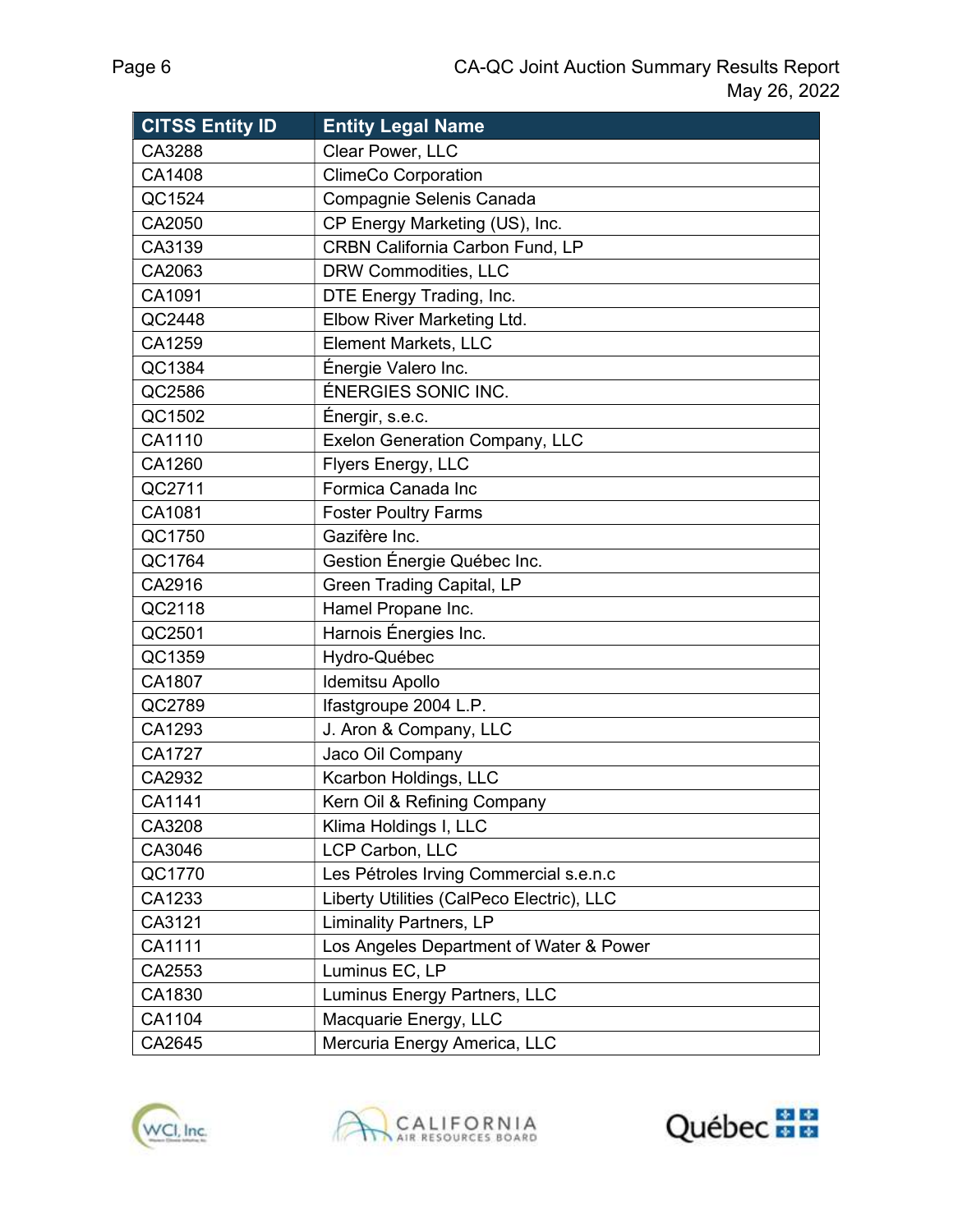| <b>CITSS Entity ID</b> | <b>Entity Legal Name</b>                     |
|------------------------|----------------------------------------------|
| CA2887                 | Merrill Lynch Commodities, Inc.              |
| CA1261                 | Midstream Energy Partners (USA), LLC         |
| CA1239                 | Morgan Stanley Capital Group, Inc.           |
| CA2232                 | <b>Musket Corporation</b>                    |
| CA3190                 | Mystic Harbor Partners, LLC                  |
| CA1302                 | <b>Naftex Operating Company</b>              |
| QC2761                 | Nexans Canada inc.                           |
| CA1672                 | NextEra Energy Marketing, LLC                |
| QC2107                 | NGL Supply Co. Ltd.                          |
| CA1191                 | Northern California Power Agency             |
| CA3237                 | Northern Trace Capital, LLC                  |
| QC3061                 | Nutrinor Coopérative                         |
| CA1301                 | Olam West Coast, Inc.                        |
| CA2905                 | PA Carbon I, LLC                             |
| CA1046                 | Pacific Gas and Electric Company             |
| CA2046                 | Pacific Gas and Electric Company             |
| CA3165                 | Pacific Summit Energy, LLC                   |
| CA1034                 | PacifiCorp                                   |
| CA2106                 | PBF Energy Western Region, LLC               |
| QC2673                 | Petro-Francis Inc                            |
| CA1410                 | Petro Diamond, Inc.                          |
| QC1706                 | Pétrolière Impériale                         |
| CA1279                 | Phillips 66 Company                          |
| CA1595                 | <b>Pixley Cogen Partners, LLC</b>            |
| QC1713                 | Plant-E Corp                                 |
| CA1003                 | Plumas-Sierra Rural Electric Cooperative     |
| CA1505                 | <b>Powerex Corporation</b>                   |
| QC1474                 | Produits Suncor Énergie S.E.N.C.             |
| CA3049                 | Radicle (US), Inc.                           |
| CA1834                 | <b>River City Petroleum</b>                  |
| CA1774                 | Robinson Oil Supply & Transport, Inc.        |
| CA1102                 | Royal Bank of Canada                         |
| CA1163                 | Sacramento Municipal Utility District (SMUD) |
| CA1760                 | San Diego Gas and Electric Company           |
| QC2744                 | Sanimax ACI Inc.                             |
| CA3207                 | SARHEN CCA, LP                               |
| CA3238                 | <b>Sarkis Environmental Fund, LLC</b>        |
| CA2175                 | Sempra Gas & Power Marketing, LLC            |





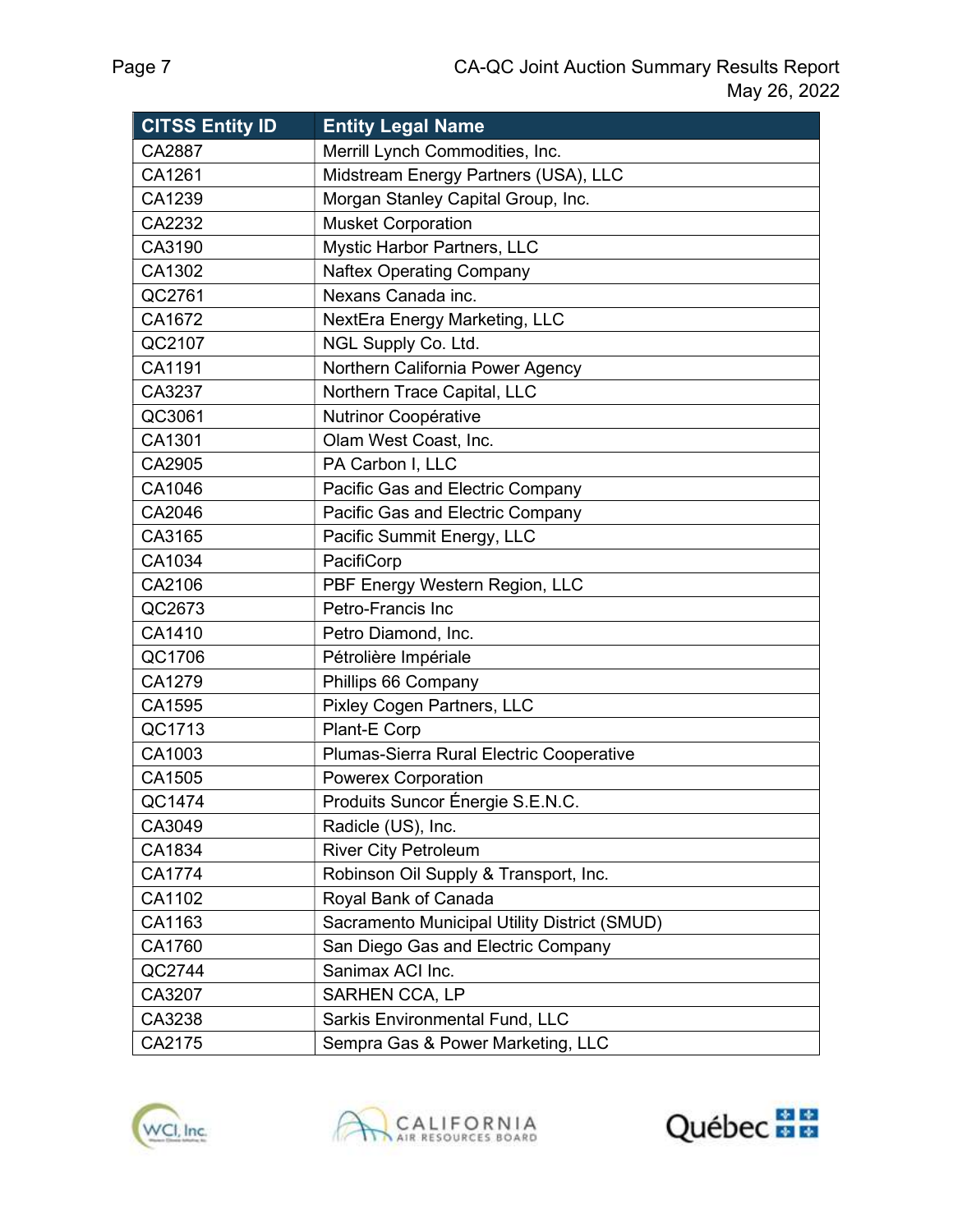| <b>CITSS Entity ID</b> | <b>Entity Legal Name</b>                           |
|------------------------|----------------------------------------------------|
| CA1251                 | Shell Energy North America (US), LP                |
| CA1757                 | <b>Shiralian Enterprises</b>                       |
| CA1031                 | Silicon Valley Power (SVP), City of Santa Clara    |
| QC2781                 | Sivaco Wire Group 2004 L.P.                        |
| CA3201                 | Skyview Finance Company 2, LLC                     |
| CA1029                 | Southern California Edison Company                 |
| CA1170                 | Southern California Gas Company                    |
| CA1674                 | Southwest Gas Corporation                          |
| CA3280                 | <b>SRV Associates I, LLC</b>                       |
| CA1921                 | Statkraft US, LLC                                  |
| QC1873                 | Superior Gas Liquids Partnership                   |
| CA1172                 | <b>Surprise Valley Electrification Corporation</b> |
| CA1165                 | Tesoro Refining & Marketing Company, LLC           |
| CA3072                 | Trafigura Trading, LLC                             |
| QC1467                 | TransCanada Energy Ltd.                            |
| QC1377                 | <b>TransCanada PipeLines Limited</b>               |
| CA1216                 | <b>Turlock Irrigation District</b>                 |
| CA1346                 | United States Gypsum Company                       |
| CA1635                 | Valero Marketing and Supply Company                |
| CA1135                 | Vitol, Inc.                                        |
| QC2174                 | W.O. Stinson & Son Ltd                             |





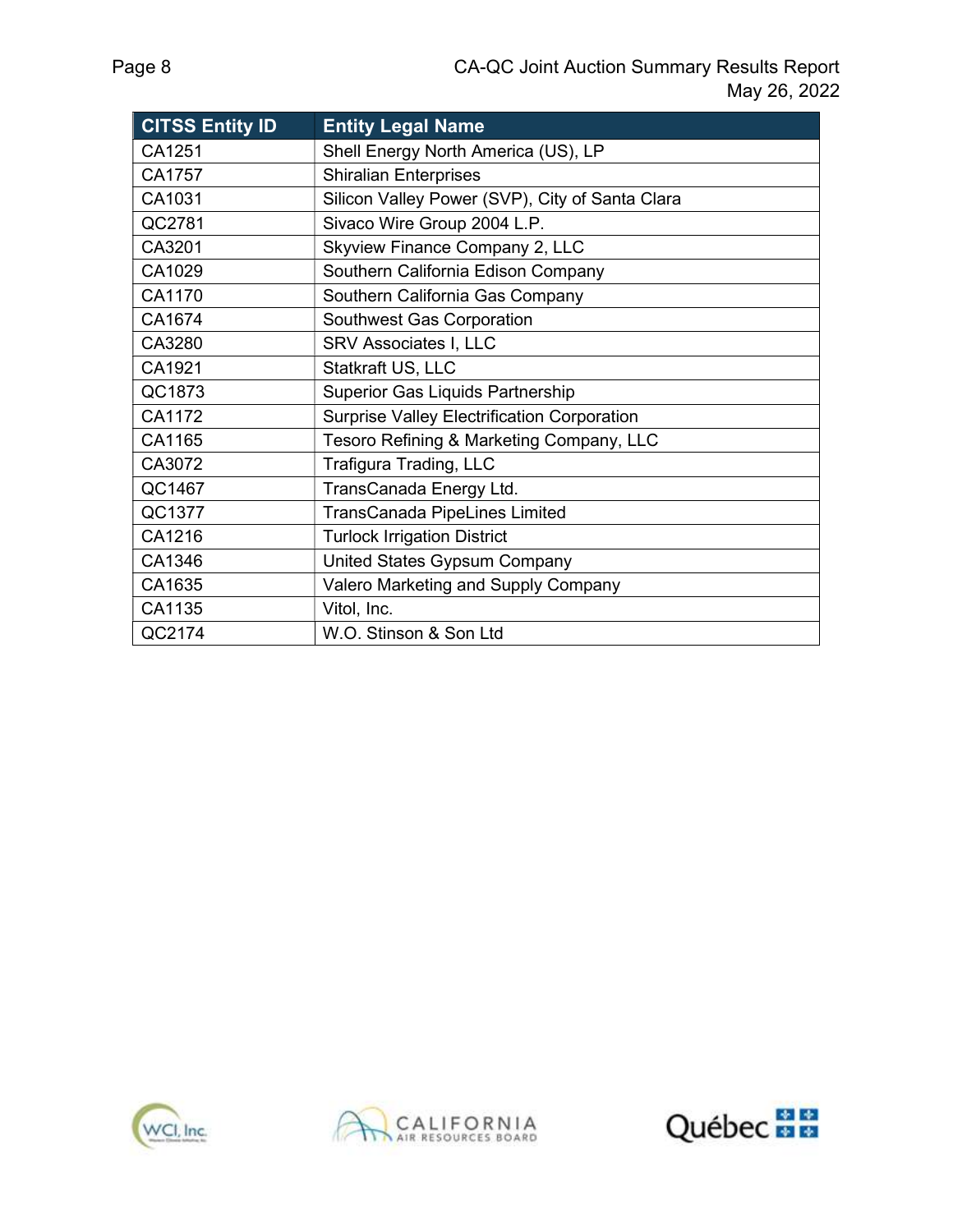## Explanatory Notes: Qualified Bid Summary Statistics

| <b>General Term</b>                                                            | <b>Explanation</b>                                                                                                                                                                                                                                                                                                                                                                                                                |
|--------------------------------------------------------------------------------|-----------------------------------------------------------------------------------------------------------------------------------------------------------------------------------------------------------------------------------------------------------------------------------------------------------------------------------------------------------------------------------------------------------------------------------|
| <b>Total Allowances Available for Sale:</b>                                    | Total allowances available, by vintage, for<br>purchase in the Current Auction, including<br>allowances consigned by consigning<br>entities and allowances offered for sale by<br>the State of California and the Province of<br>Québec.                                                                                                                                                                                          |
| <b>Total Allowances Sold at Auction:</b>                                       | Total allowances purchased, by vintage, in<br>the Current Auction in metric tons.                                                                                                                                                                                                                                                                                                                                                 |
| <b>Total Qualified Bids Divided by Total</b><br>Allowances Available for Sale: | Total number of allowances (all vintages)<br>included in all the qualified bids for the<br>Current Auction allowances (regardless of<br>bid price) divided by the total number of<br>Current Auction allowances available in the<br>auction.                                                                                                                                                                                      |
| Proportion of Allowances Purchased by<br><b>Compliance Entities:</b>           | The total number of Current Auction<br>allowances (by vintage) purchased in the<br><b>Current Auction by Compliance Entities</b><br>divided by the total number of Current<br>Auction allowances sold in the Current<br>Auction. A Compliance Entity is a Covered<br>Entity or Opt-in Covered Entity as defined<br>in California's Cap-and-Trade Regulation or<br>an Emitter as defined in Québec's Cap-and-<br>Trade Regulation. |





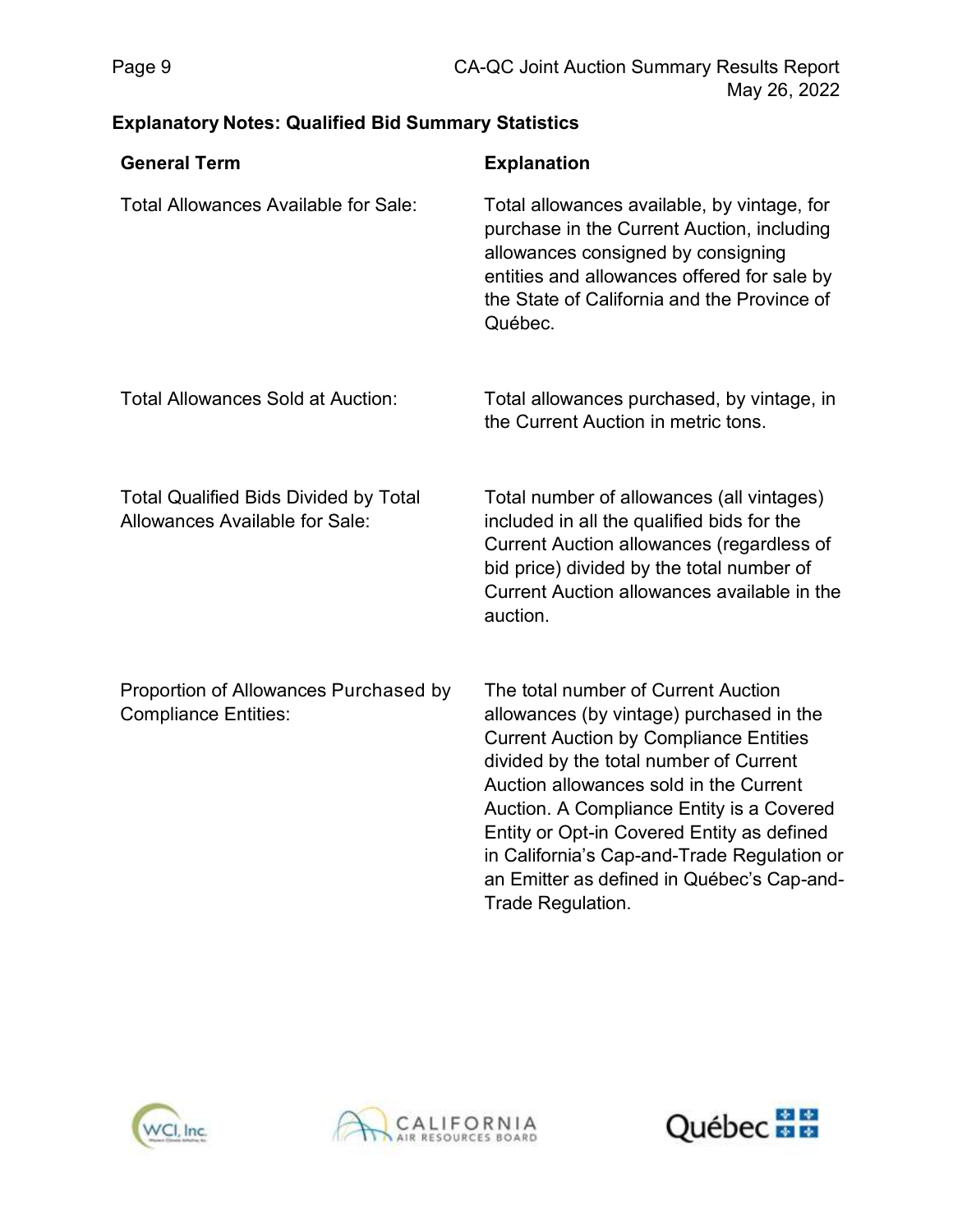| <b>General Term</b>                            | <b>Explanation</b>                                                                                                                                                                                                                                                                                                                                                                                                                                                                |
|------------------------------------------------|-----------------------------------------------------------------------------------------------------------------------------------------------------------------------------------------------------------------------------------------------------------------------------------------------------------------------------------------------------------------------------------------------------------------------------------------------------------------------------------|
| Herfindahl-Hirschman Index (HHI):              | The HHI is a measure of the concentration<br>of allowances purchased by winning<br>bidders relative to the total sale of Current<br>Auction allowances (regardless of vintage)<br>in the auction. The percentage of<br>allowances purchased by each winning<br>bidder is squared and then summed across<br>all winning bidders. The HHI can range up<br>to 10,000, representing 100% of the current<br>vintage allowances purchased by a single<br>bidder (i.e., 100x100=10,000). |
| <b>Qualified Bid Price Summary Statistics:</b> | Statistics are calculated from all the<br>qualified bids for the Current Auction<br>allowances (regardless of bid price). All<br>price statistics are shown in USD and CAD.                                                                                                                                                                                                                                                                                                       |
| <b>Qualified Bids:</b>                         | The bids that remain after a qualified<br>bidder's submitted bids have been<br>evaluated and reduced to meet all bidding<br>limitations.                                                                                                                                                                                                                                                                                                                                          |
| <b>Auction Reserve Price:</b>                  | The minimum acceptable auction bid price<br>for Current Auction allowances shown in<br>both USD and CAD per metric ton.                                                                                                                                                                                                                                                                                                                                                           |
| <b>Settlement Price:</b>                       | The Current Auction allowance price that<br>resulted from the auction, in USD and CAD<br>per metric ton.                                                                                                                                                                                                                                                                                                                                                                          |
| <b>Maximum Price:</b>                          | Highest qualified bid price.                                                                                                                                                                                                                                                                                                                                                                                                                                                      |